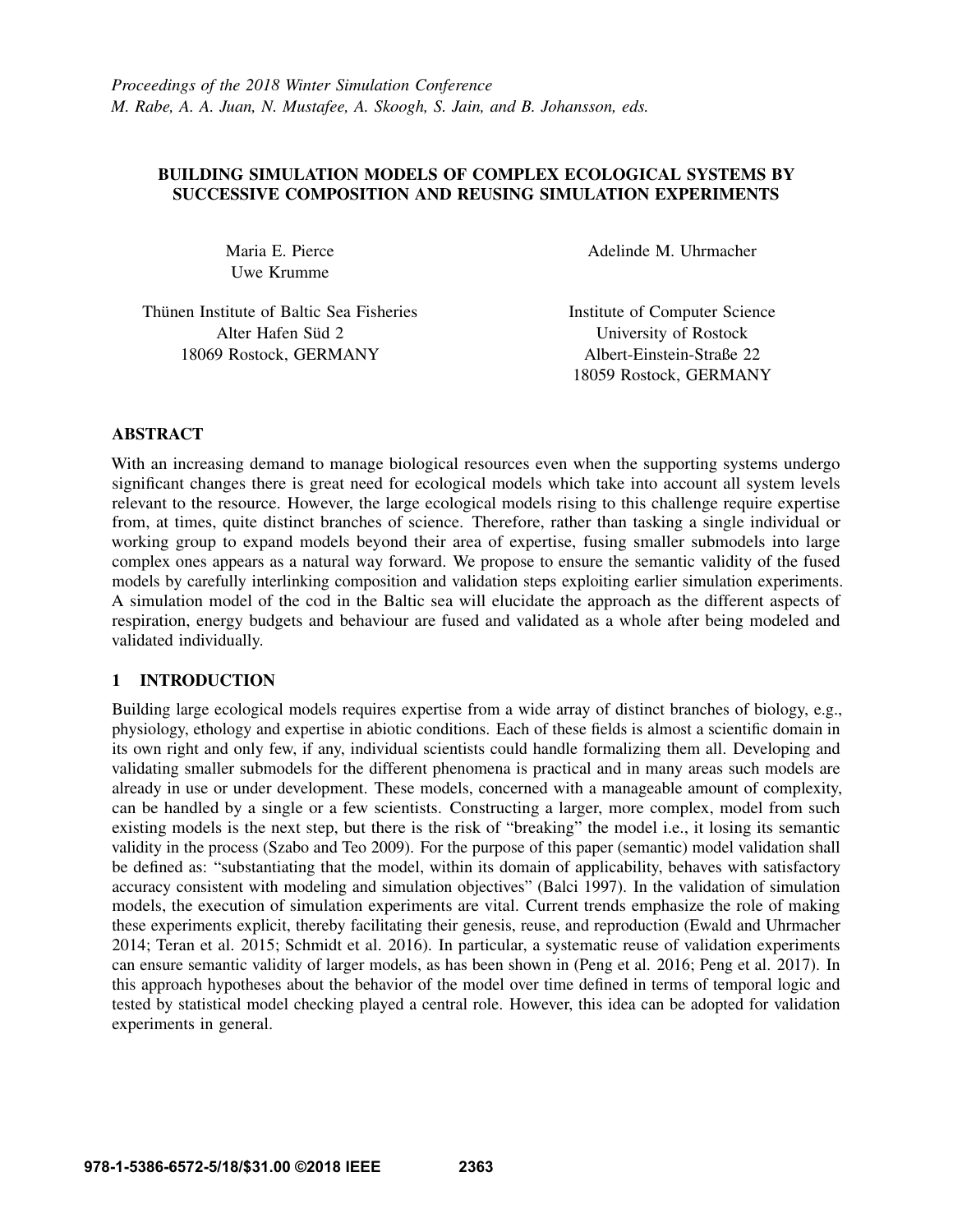## 2 SUCCESSIVE COMPOSITION BY REUSING SIMULATION EXPERIMENTS

Our approach carefully interlinks composition and validation steps. Thereby, earlier validation experiments are reused to support the development of a simulation model.

## 2.1 The Composition Step

There are several different manners in which two or more models can be used to build a single model. Generally, although more detailed characterizations exist (Shaffer et al. 2006), black-box and white-box composition can be distinguished. In biology white-box composition prevails as it avoids the "inaccessible variable problem" associated with hiding the internals of black-box composition (Neal et al. 2014). Fusion, a white-box composition, combines models into a single unified model without redundancies, and as such is an irreversible process. Fusion appears most suitable to developing ecological models by composition, since there is no advantage in keeping the models separate. Additionally, we argue that the fusion process itself can increase scientific understanding. The simulation model is defined in the domain-specific modeling language for simulation ML-Rules.

ML-Rules: The smaller and larger models used in this paper are formalized in ML-Rules. This is a rule-based language developed for supporting the modeling of cell biological systems (Maus et al. 2011; Helms et al. 2014) but has since been applied to modeling ecological systems (Pierce et al. 2017). An ML-Rules manual can be found at (Helms et al. 2014).

## 2.2 The Validation Step

The validation step is based on different artifacts. Those need to be accessible, i.e., the simulation model, the validation experiment, the data used for validation, and the post-processing of the data. The simulation model is defined in the domain-specific modeling language for simulation ML-Rules, the validation experiments are specified in the embedded domain specific language SESSL, the data are defined as csv files, and for post-processing scripts in R are used.

SESSL: The execution and documentation of the validation experiments is undertaken via the embedded domain-specific language SESSL (Simulation Experiment Specification via a Scala Layer) (Ewald and Uhrmacher 2014). SESSL is open source (Apache 2.0 license). Its source repository is freely accessible at http://sessl.org.

R: A major difference between the field of cell biology, where similar approaches have been applied, and fisheries science is the likely academic background of modelers and supporting scientists. Little to no programming experience is the norm and new tools are hard to sell. Therefore, we have chosen to use the statistical language R (R Core Team 2018) to evaluate simulation results, since this is the most widespread tool for data analysis in the fisheries science community.

### 2.3 Interlinking Composition and Validation Steps

The process of successive composition we want to present, is schematically depicted in Figure 1. Separately  $m_1$  and  $m_2$  are validated using the experiment specifications  $Ex_1$  and  $Ex_2$  respectively by comparing the simulation outputs to wet lab results in the form of face validation. Then  $m_1$  and  $m_2$  are fused into model  $m_{1,2}$  and, if need be, calibrated or otherwise refined. Next the original validation experiments are adjusted for the new model. This entails adapting formal changes such as denotation, the amount of attributes of entities or the position of the observed attributes. Now the adjusted validation experiments  $Ex_{a1}$  and  $Ex_{a2}$ can be applied to  $m_{1,2}$  and again the simulation outputs are compared to the respective wet lab results. If the fusion is deemed successful model  $m_3$ , already having been validated, is fused with  $m_{1,2}$  and all three experiments are adapted. Finally the new model  $m_{1,2,3}$  is now validated using  $Ex_{b1}$ ,  $Ex_{b2}$  and  $Ex_{b3}$ . Our approach will be elucidated by a cod model which comprises different sub-models, dedicated to the processes of respiration, growth and behavior. The main part of the model, our method is applied to, has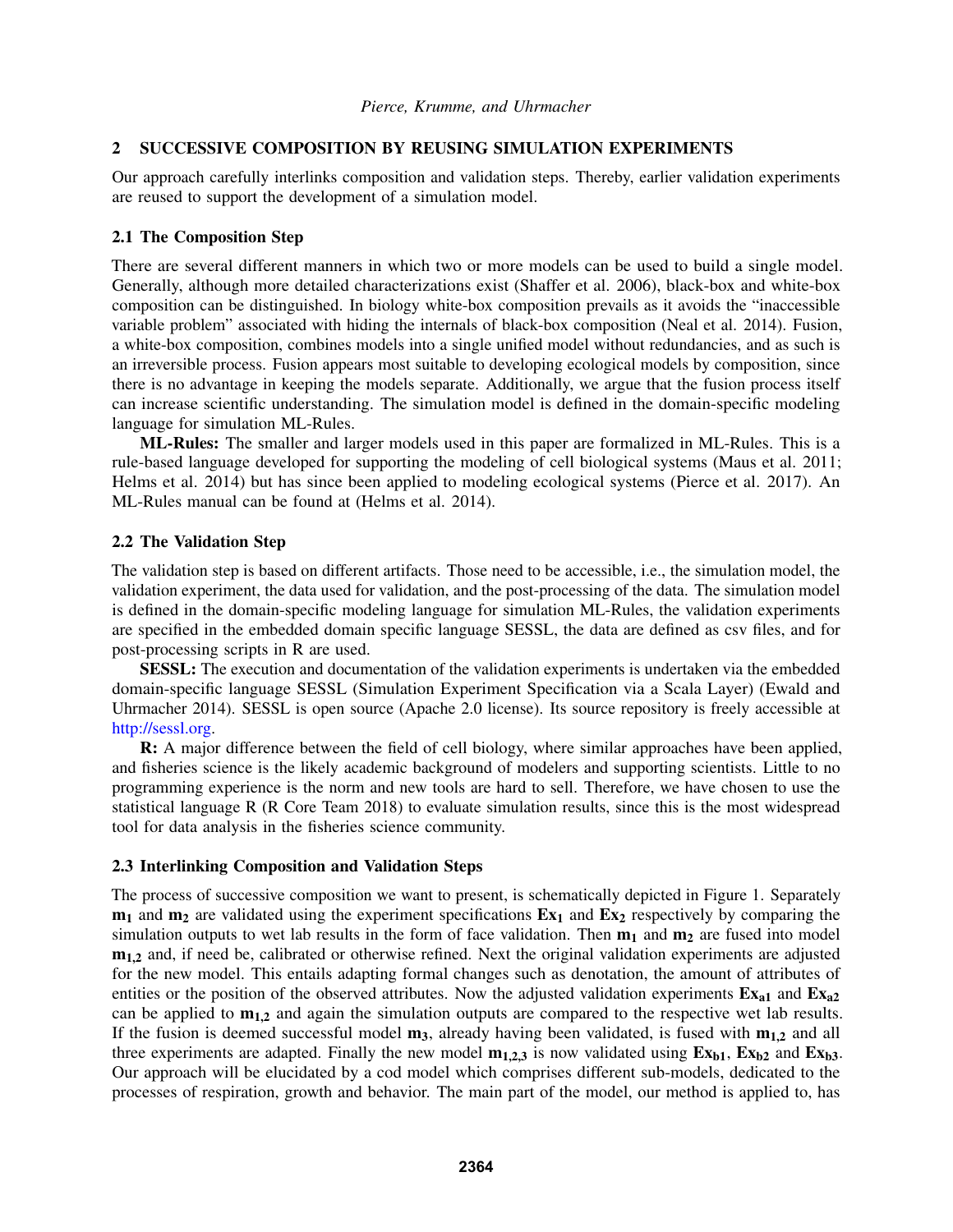already been published (Pierce et al. 2017) and is equivalent to the model  $m_{1,2,3}$  in this paper. Our focus here is on replaying essential development steps based on the new approach.



Figure 1: Schematic representation of successive composition. Circles stand for artefacts and squares represent activities. Three steps of model development including are shown: m: models; Ex: simulation experiments; plots: results from validation experiments; Val.Exp.: conduct respective validation experiments; Fusion: fuse respective models; Ex. adj.: adjustment of validation experiment.

# 3 APPLICATION - THE EASTERN BALTIC COD

The application of the methods presented here is Baltic fisheries science, in particular the ecology of the Eastern Baltic Cod (EBC). The EBC stock is a population unit of the species *Gadus morhua* in the Baltic Sea and is of great ecological importance and economical value (ICES 2017). But despite a large amount of available data and the means to implement fishing restriction, the stock has undergone great fluctuations both in terms of biomass and in terms of condition of individuals over the last decades (Eero et al. 2015). Currently there is an ongoing scientific debate on the understanding of the mechanisms and their interactions and how they are causal to these fluctuations.

Hypotheses include factors as diverse as fishing pressure, the decrease of sufficiently oxygenated areas and an increase in infestation levels of liver parasites. Arguably all of these and more factors influence the condition of individual EBC and in turn of the entirety of the stock, but quantifying their impact and accounting for cumulative effects can not always be handled by conventional population models used in fisheries science such SAM or XSA. Especially multicausality renders a strong inference methodology infeasible as the traditional hypothetico-deductive can not account for interactions between causes (Quinn and Dunham 1983) .

## 3.1 Submodel 1: Respiration

Aquatic environments are generally oxygen limited (Pauly 2010) and the Baltic is particularly vulnerable to the formation of hypoxic and even anoxic areas due to strong stratification in the deeper basins, their dependence on inflow events and increasing eutrophication during the past decades (Conley et al. 2009). Therefore a sound representation of respiration is needed as a baseline.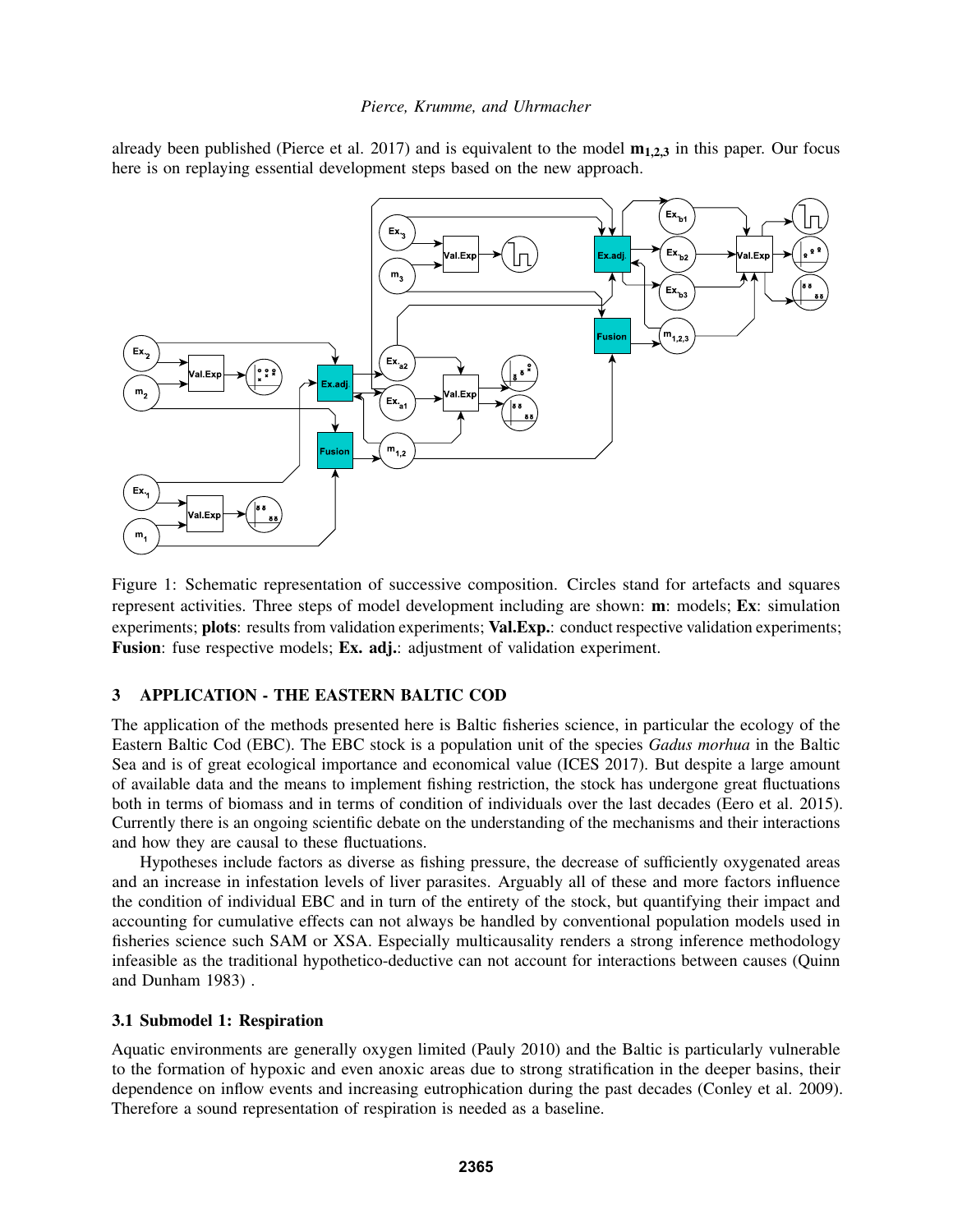For cod the fundamental biological functions either use oxygen or result in a physiological 'oxygen debt'. The wet lab experiments conducted by Claireaux et al. (2000) determined the influence of water temperature and oxygenation on the metabolic scope of cod. This relation was formalized into an ML-Rules model. In addition, the maximum amount of oxygen a cod can contain was based on Burke (1966). The result is a straightforward model of the oxygen budget of cod under different oxygen saturations and temperatures. Model definition must include its limitations or, inversely, its scope of applicability. For this respiration model no limitations for environmental variables are included, meaning that unrealistic oxygen saturation and temperatures are not excluded. Although peak performance of the metabolism can not yet be validated since it has no functionality beyond respiration, mortality due to asphyxiation can be validated.

To validate realistic mortality due to asphyxiation the behavior of the modeled cod was tested against wet lab results by Plante et al. (1998). In their experiments cod of different weight classes were kept at two temperatures and six different oxygen saturations for 96 hours to determine cumulative mortality. This experiment was reproduced with the ML-Rules respiration model using SESSL. The SESSL experiment (Figure 2) scans through the temperature and oxygen combinations with the different weight classes of cod. The number of cod not perished at the end of the simulation are observed and results are written in systematically organized csv files.

| <i>Import SESSL core</i>                | import sessl.                                           |
|-----------------------------------------|---------------------------------------------------------|
| <i>Import ML-Rules binding</i>          | import sessl.mlrules.                                   |
| Execute the following experiment        | execute {                                               |
| Include observation and parallelization | new Experiment with                                     |
|                                         | Observation with ParallelExecution CSVOutput{           |
| Location and name of model file         | $model = "./m1.m1r1"$                                   |
| Choice of simulator                     | $simulator = StandardSimulator()$                       |
| Use 1 thread                            | $parallelThreads = -1$                                  |
| 20 replication of each configuration    | replications = $20$                                     |
| Simulation stops at time 9600           | $stopTime = 9600$                                       |
| Observe at 9600                         | observeAt (range (0, 9600, 9600))                       |
| Vary between 4 different initial states | scan ("init" < $\sim$ ("GM(570)", "GM(1740)",           |
|                                         | $"GM(890)"$ , $"GM(1790)"$                              |
| Vary parameter t between 2 and 6        | scan("t" < $(2, 6)$ )                                   |
| Vary parameter o for the given values   | scan (" $\circ$ " <~                                    |
|                                         | (13.8, 17.8, 23.7, 29.5, 36.5, 42.5)                    |
| Observe attribute 0 of GM               | observedAttribute("GM", 0)                              |
| Set output directory                    | $csvOutputDirectory (() \Rightarrow "result\_asph_m1")$ |
| Write observed attribute values to file | withExperimentResult (writeCSV)                         |
|                                         | )                                                       |
|                                         |                                                         |
|                                         |                                                         |
|                                         |                                                         |

Figure 2: A SESSL experiment using ML-Rules (Scala keywords are shown in blue). This simulation experiment runs the metabolism submodel (with the suitable initial solution for this specific simulation) for variations of the parameter t (temperature), o (oxygen saturation) and init (initial state) with 20 replications per combination. It reproduces the wet lab experiment by Plante et al. (1998) on hypoxia tolerance.

Since the output of SESSL is systematically organized it can be imported into any data analysis software in a systematic manner. As reasoned before our choice of data analyzing software is based on the habits and customs within the community of fisheries scientist. All of the R scripts used to generate the results presented in this paper will be made available with the complementary software package. For the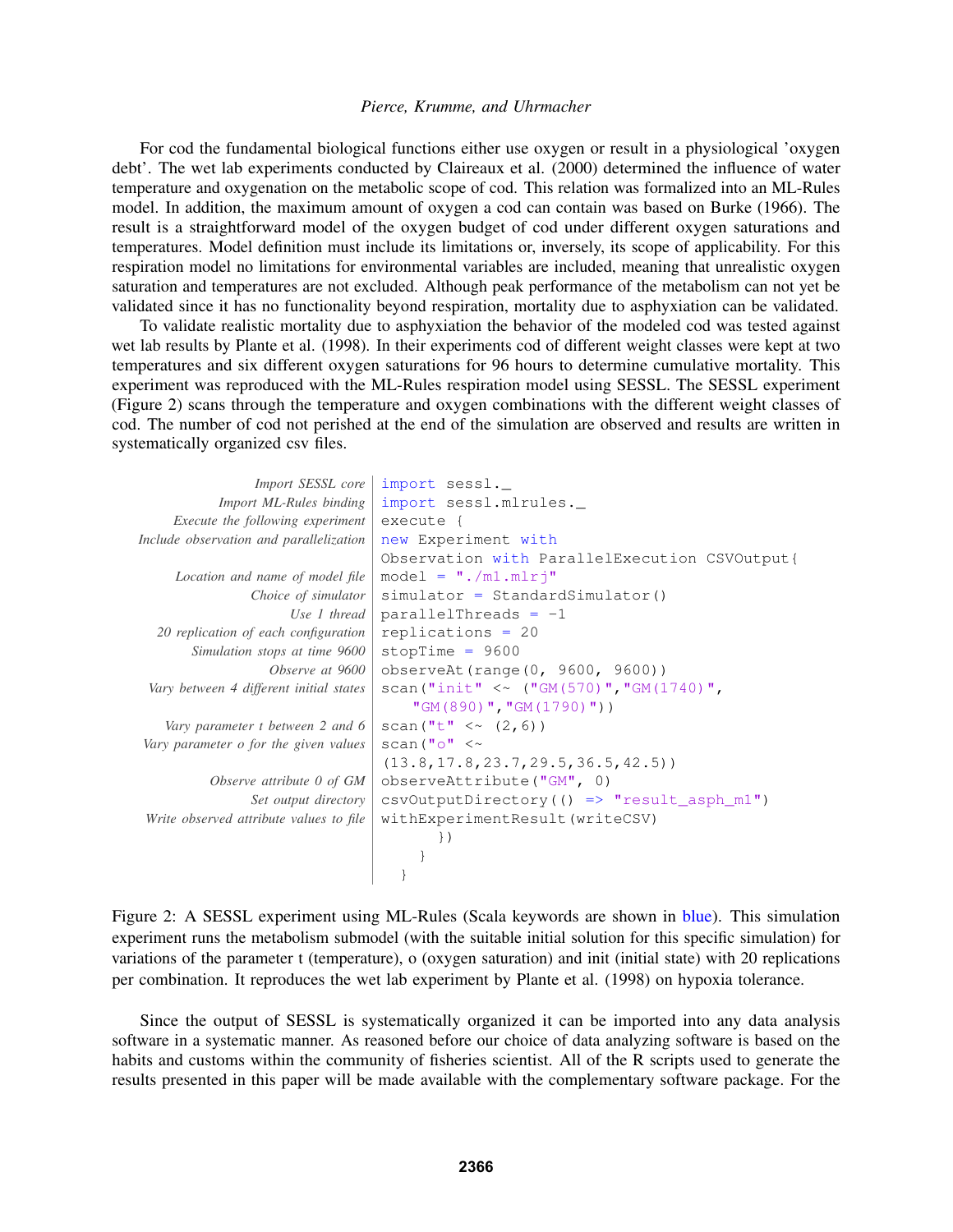asphyxiation experiment, the results from the original wet lab experiment were extracted and the results of the simulation experiment prepared in the same manner.

The results (Figure 3) reveal a general consistency with the wet lab results. An obvious difference between the wet lab and simulation results is that the simulation results are comparatively regular. There are several facts which explain the resulting difference. Firstly, there is no experimental variability for the abiotic conditions in the simulation experiment e.g., pockets of water with higher oxygen content near the surface of experimental tanks or fluctuations in temperature. Secondly, although ML-Rules includes stochasticity this is not the only factor in variability of the individuals tested. Differences in efficiency of metabolism, developmental stage and even personality and grouping of animals tested are not present in the modeled cod but are in the experimental animals.



Figure 3: Comparing wet lab and simulation results for identical asphyxiation experiment (Plante et al. 1998); cod are held at different oxygen saturation for 96 hours. Wet lab results in blue and simulation results in black.

## 3.2 Submodel 2: Energy Budget

Fish stock in ICES (International Council for the Exploration of the Sea) waters are generally managed according to the principle of MSY (maximum sustainable yield (Russell 1931)). This is the practice of keeping a stock in a state of continuous maximum productivity. Therefore the goal of management is to understand and influence stock dynamics in such a way that it produces the highest possible yield per recruit (cod which have survived to become part of the population) resulting in a large amount of individuals in good condition i.e., healthy and fat. Typically the energy budget of individual fish is treated like a balance sheet. Consumption (food intake) is on one side of the equation and the other side represents the sum of maintenance (basal metabolic rate), production (somatic growth and maturation) and loss (digestive, fecal and urinary loss) (Kleiber 1961). However, this is only sufficient when total biomass is of interest. Since information about condition (how plump an individual is) is also required the model needs to be more advanced. Additionally points to address are the speed of digestion and the different percentages of loss for particular types of food. Regardless of the complexity of any model having a modeled rather than a living organism allows to track processes easily which otherwise would be hard or impossible to track.

Taking advantage of this fact the prey ingested by the modeled cod is tracked using the additional attribute 'prey count'. This submodel is more complex than the respiration model. As a footing it formalizes basal metabolic rate, both in regular and in starvation mode, and growth, both in length and in body mass. Building on this, death from starvation, the process of ingestion and stomach evacuation are formalized,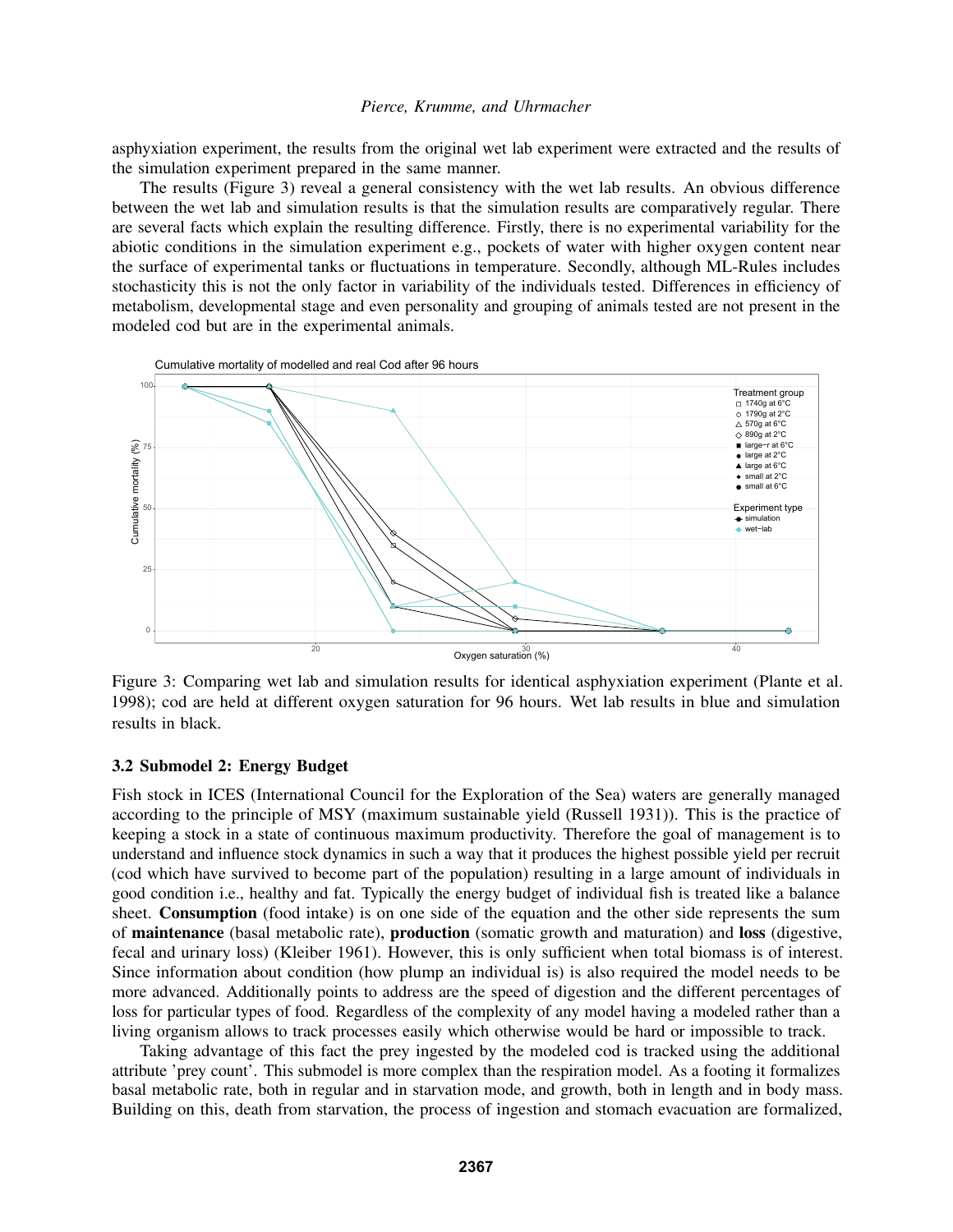which allows to model appetite and different gut transit times for particular types of food or prey. Wherever these processes are understood to be regulated by temperature this has been formalized accordingly.

For this submodel several aspects of model behavior can be validated but for the purpose of this paper we will focus on the validation of growth including condition. We compare the growth of the modeled cod with the wet lab results by Chabot and Dutil (1999) who tested the growth of juvenile cod at different non-lethal oxygen saturations. In this experiment cod were held for 12 weeks being fed three times a week for one hour. This experimental design was formalized and included in the ML-Rules model.

The SESSL experiment for this model calls the ML-Rules model  $m<sub>2</sub>$  and lets it complete the twelve weeks of simulation time and reproduces the experiment twenty times, equivalent to the number of cod in the wet lab experiment.

The results of the simulation experiment (Figure 4) match the wet lab results only for the higher oxygen concentrations. Still the model can be considered valid within the limitation of not including respiration and only including the stochasticity of ML-Rules of variability.



Figure 4: Comparing wet lab by (Chabot and Dutil 1999) and simulation results of the energy budget model for a growth experiment. Wet lab results in blue and simulation results in black.

## 3.3 Fused Model I: Metabolism

The fusion of two physiology models is a process which in itself increases, or at least refines, scientific understanding of the system in question, since the exercises increases the amount of "...common language between modelers and experimentalists..." (Cooper et al. 2015). By this we mean that the fusion process, as well as the fused model itself can serve as the basis of scientific debate. Here we expect them to reduce misunderstandings as the formalized models allow for more rigor in aligning understanding than verbalized conceptual models do. In this particular example the fusion of the two submodels reaffirmed the understanding that the aquatic environment and by extension the physiology of EBC is capped by the availability of oxygen. Bringing together the balance-sheet approach of the energy budget and the wet lab result based mechanistic approach of the respiration did not require alterations of the semantics of either model and calibrating factors used in the original model were no longer needed. The SESSL experiment on asphyxiation was adjusted by changing the executed model to the fused one and extending the attributes of the cod to those it now holds in the model (m<sub>1</sub>: weight; m<sub>2</sub>: length, weight  $\rightarrow$  m<sub>1,2</sub>: length, weight and prey count).

This first check of continuing semantic validity was successful as the results of the asphyxiation experiment on the  $m_{1,2}$  model are as satisfactory as the results of the  $m_1$  model (Figure 5). But the results are still very regular which can be interpreted as showing the need to further refine the model. This situation is an example of a fused model serving as the bases for scientific debate in fisheries science. If the difference between reality (wet lab results) and the modeled entity are lacking which phenomena are missing from the (formalized) conceptual model?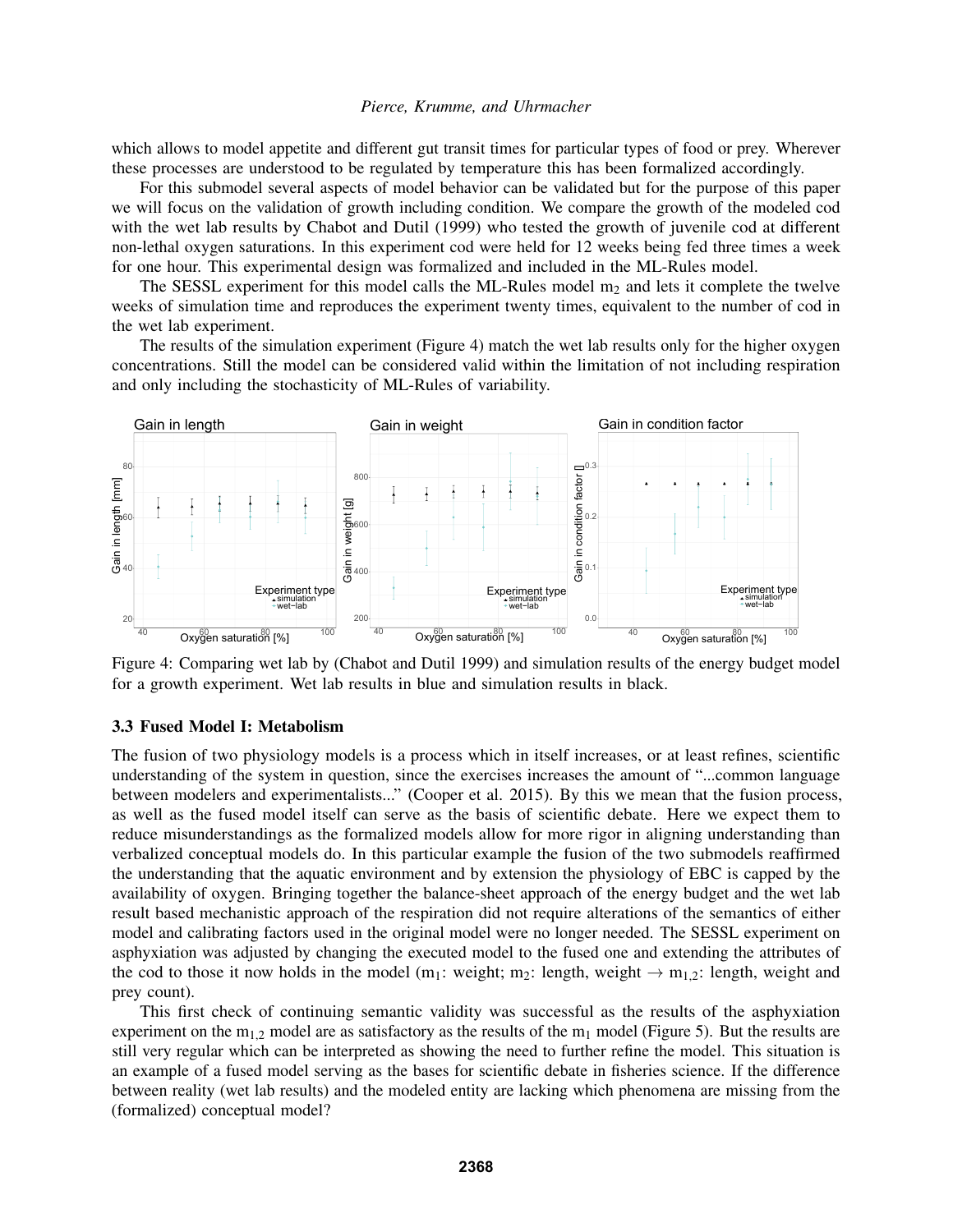The SESSL experiment to validated growth  $(Ex<sub>2</sub>)$  was adjusted in the same manner as  $Ex<sub>1</sub>$  adjusting the attributes of the modeled cod to the ones it was assigned in the fused model  $(m_{1,2})$ .



Figure 5: Comparing wet lab and simulation results for identical asphyxiation experiment (Plante et al. 1998); cod are held at different oxygen saturation for 96 hours. Wet lab results in blue and simulation results in black.

The results of the growth experiment (Figure 6) with the fused model show how the fusion process has increased the scope of applicability of the modeled cod. Now the simulation results are in line with the results from the original wet lab experiment across all oxygen saturations. But as with the asphyxiation experiment the simulated results are unrealistically regular and show the need for further refinement of the model.



Figure 6: Comparing wet lab and simulation results for growth experiment by (Chabot and Dutil 1999). Wet lab results in blue and simulation results in black.

## 3.4 Submodel 3: Behavior

Ethology, the study of animal behavior, to date, is rarely included into both the conceptual and the formalized models in fisheries science. But current hypotheses more and more find the need to include behavior to fit observations. One example for the EBC is that this demersal (sea floor dwelling) fish used to be caught with ground fishing gear but in recent years pelagic gear (gear used in the water column) has become the rule. To fully understand all changes therefore behavior needs to be included in a comprehensive model.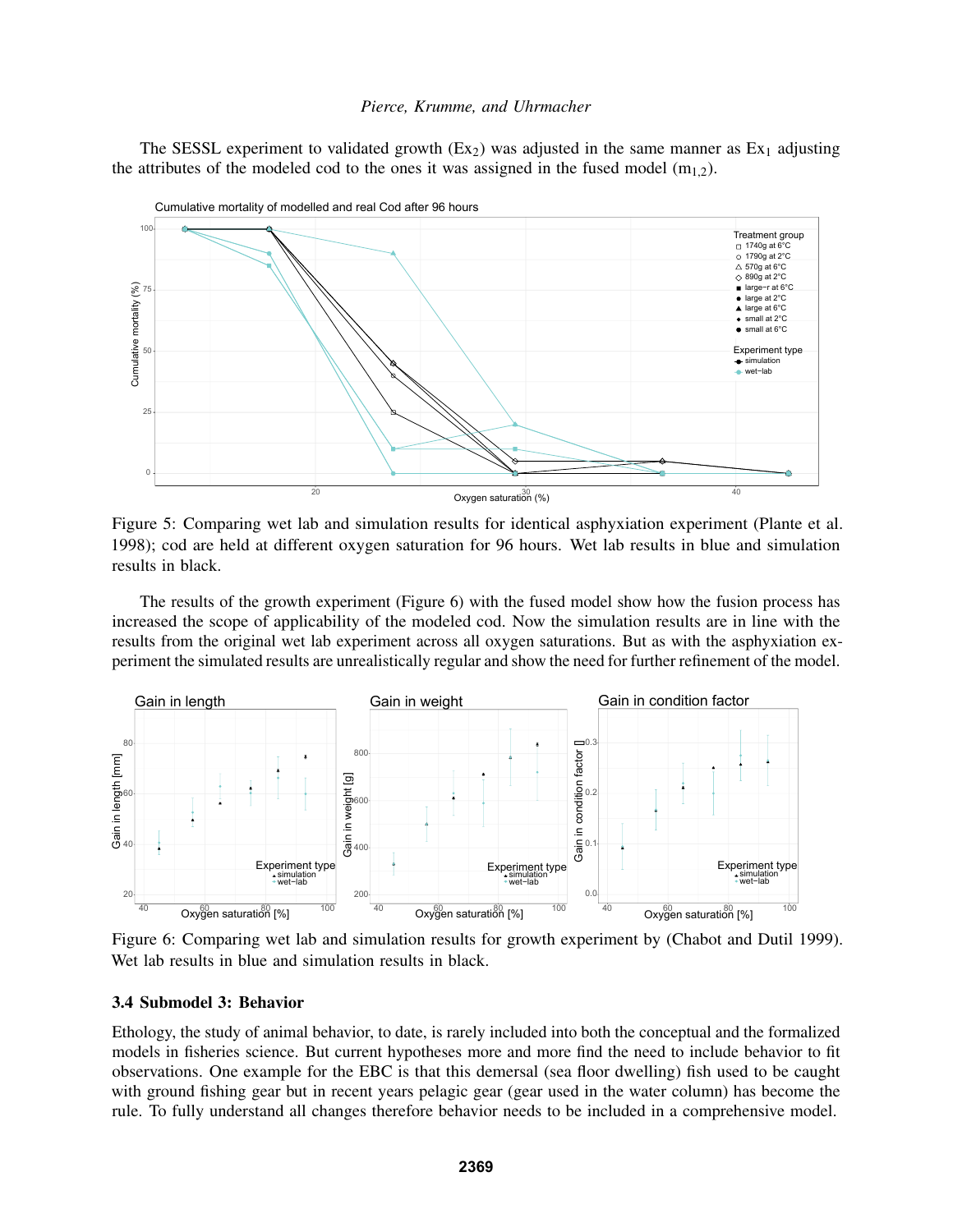The behavior submodel governs the vertical movement of the EBC between volumes of water with different abiotic (oxygen saturation and temperature) and biotic (food availability) conditions. Currently it is based on expert knowledge of field scientists familiar with the Baltic Sea. It governs behavior thus that the cod dwells as near the sea floor as possible without asphyxiating or starving while additionally undertaking exploratory upward and downward dives for prey. A complementary development of abiotic conditions is included in the ML-Rules model to test for appropriate reactions. The abiotic structure, which is modeled as four stacked volumes, changes over time: primarily the abiotic conditions of the demersal volume shift from inhabitable to hypoxic back to inhabitable. This should prompt the modeled cod to dwell at the sea floor while remaining above the lowest volume during the hypoxic period and undertaking random vertical dives. These take place when cod investigate an environment for its suitability (oxygen, temperature, proximity to sea floor) or its prey abundance. The SESSL experiment replicates this 23 day run for three individuals ten times. The results (Figure 7) show the expected behavior both in terms of avoiding dangerous conditions as well as undertaking vertical dives for feeding.



Figure 7: Behavior in terms of vertical movement of modeled cod for three individuals with ten replications. The simulation represents 23 days of simulation time with model m<sub>3</sub>.

## 3.5 Fused Model II: Juvenile Cod

Fusing the metabolism model  $(m_{1,2})$  with complex behavior (more than is now contained in model m<sub>3</sub>) will ultimately result in the model of a juvenile cod (a model of an adult cod in contrast would require a reproductive cycle). With our example, fusing model  $m_{1,2}$  with model  $m_3$  raised a number of interesting issues concerning behavior, for example how behavioral priorities are connected to the condition of the individual. As long as behavior is seen largely independent of the individual and based mostly on environmental conditions, known phenomena such as collective memory (De Luca et al. 2014) or knowledgeable mature individuals can not be included in a comprehensive model. Another issue raised is the intricate and regulatory interdependence of energy available to the organism and energy expenditure necessary for movement i.e., behavior and both issues raised are valuable input to the further development of the model.

The SESSL experiment for asphyxiation  $Ex_{b1}$  was further adjusted to account for the increase in attributes of the cod (m<sub>1,2</sub>: length, weight and prey count  $\rightarrow$  m<sub>1,2,3</sub>: length, weight, prey count, name, cube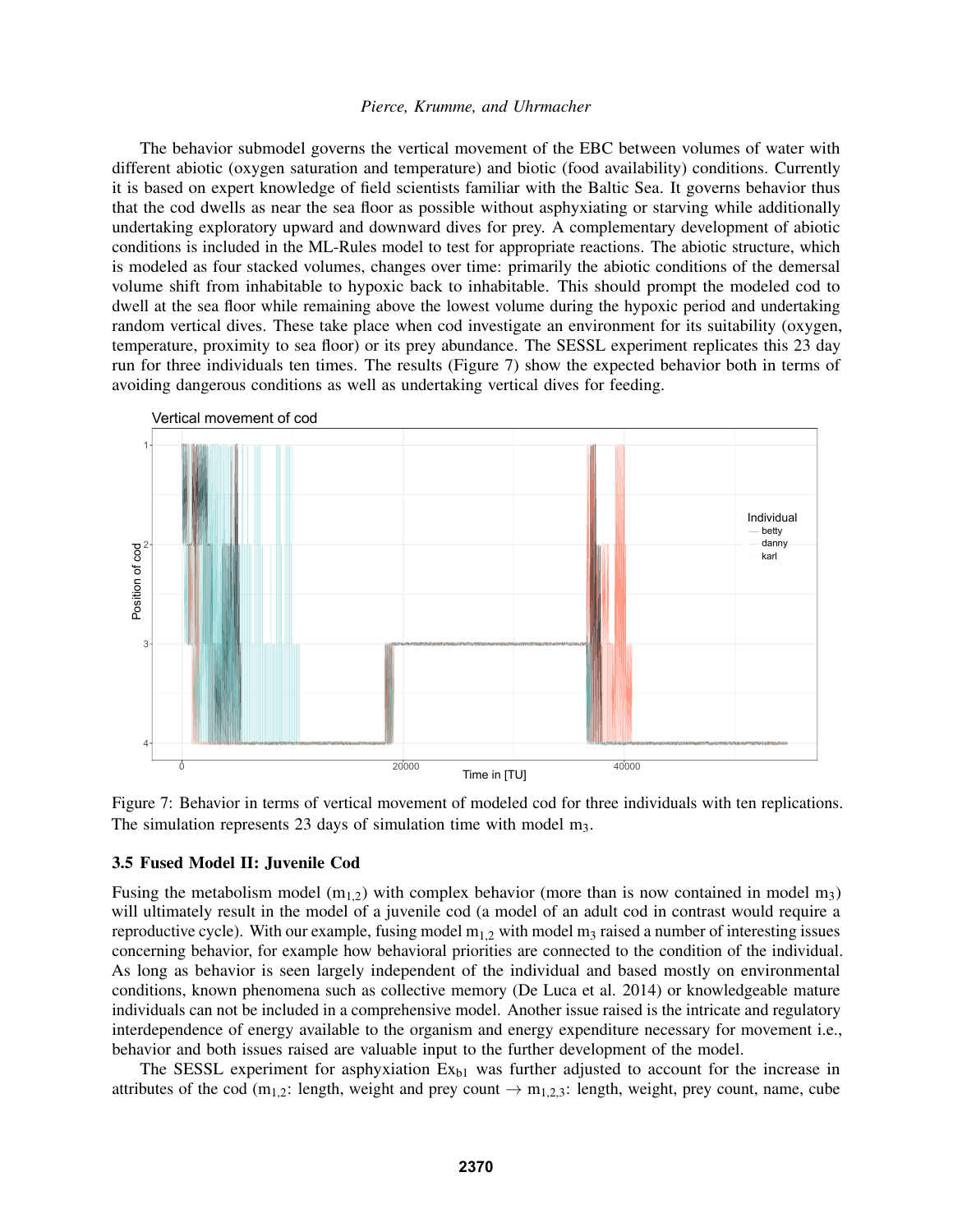of residence) both for the initial state and the observations. The results of the experiment (Figure 8) remain satisfactory with the same shortcomings as with model  $m_1$  and  $m_1$ .

Adjustments of the growth experiment  $(Ex_{b2})$  and the behavior experiment  $(Ex_{a3})$  were parallel to the adjustment of the asphyxiation experiment. The results of the growth experiment (Figure 9) are not further improved from the results of the same growth experiment with model  $m<sub>1,2</sub>$  however, there is also no loss of semantic validity. When the model is further refined to meet the issue raised during fusion of  $m<sub>1,2</sub>$ ) and  $m<sub>3</sub>$ and behavior is linked with energy expenditure a loss of regularity and therefore a more realistic modeled cod can be expected. Results of the behavior experiment (Figure 10) also show no decrease in semantic validity compared to the results of Ex.3.



Figure 8: Comparing wet lab and simulation results for identical asphyxiation experiment (Plante et al. 1998); cod are held at different oxygen saturation for 96 hours. Wet lab results in blue and simulation results in black.

# 4 DISCUSSION AND CONCLUSION

In developing the cod model expertise in abiotic conditions, physiology and ethology is required, and reflected in the sub-models on respiration, growth, and behavior. Each of the submodels involved different validation experiments (Pierce et al. 2017), one of which was used to elucidate the benefits of our approach. Carefully interlinking composition and validation steps and the reuse of earlier experiments revealed how by successive composition, the range of validity increased. It also demonstrated the benefit of making small steps in extending and composing a model, as the first fused model is able to realistically depict that the growth of cod is capped by the availability of oxygen, making superfluous the calibration factors introduced in the original model. Although the fusion of metabolism and behavior did not further refine or broaden the scope of the model the mindfulness of the process raised important and clear issues in our understanding of the link between physical condition and behavior of cod.

More generally, the approach facilitates the discourse between experts of different sub-fields by the realized "divide and conquer" strategy of our approach and the discourse between modelers and experimentalists by associating simulation sub-models with validation experiments that reflect wet-lab experiments and expert knowledge.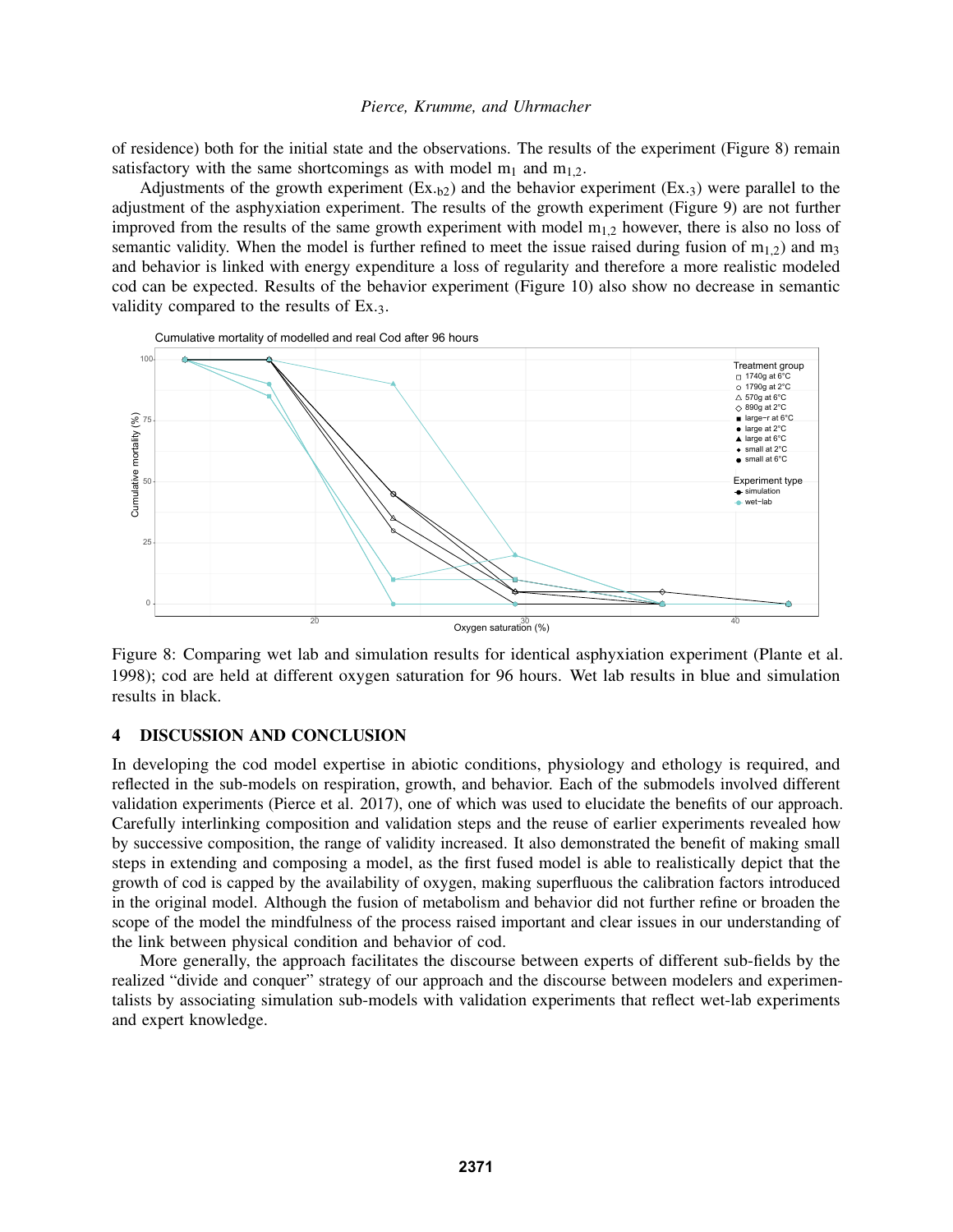



Figure 9: Comparing wet lab and simulation results for growth experiment by (Chabot and Dutil 1999). Wet lab results in blue and simulation results in black.



Figure 10: Behavior in terms of vertical movement of modeled cod for three individuals with ten replications. The simulation represents 23 days of simulation time with model  $m_{1,2,3}$ .

## **REFERENCES**

Balci, O. 1997. "Verification, Validation and Accreditation of Simulation Models". In *Proceedings of The 1997 Winter Simulation Conference*, edited by S. andradöttir et al., 135–141. Piscataway, New Jersey: IEEE.

Burke, J. D. 1966, October. "Vertebrate Blood Oxygen Capacity and Body Weight". *Nature* 212(5057):46–48.

- Chabot, D., and J.-D. Dutil. 1999. "Reduced Growth of Atlantic Cod In Non-Lethal Hypoxic Conditions". *Journal of Fish Biology* 55(3):472–491.
- Claireaux, G., D. Webber, J.-P. LagardÈre, and S. Kerr. 2000, December. "Influence of Water Temperature and Oxygenation On The Aerobic Metabolic Scope of Atlantic Cod (Gadus Morhua)". *Journal of Sea Research* 44(3-4):257–265.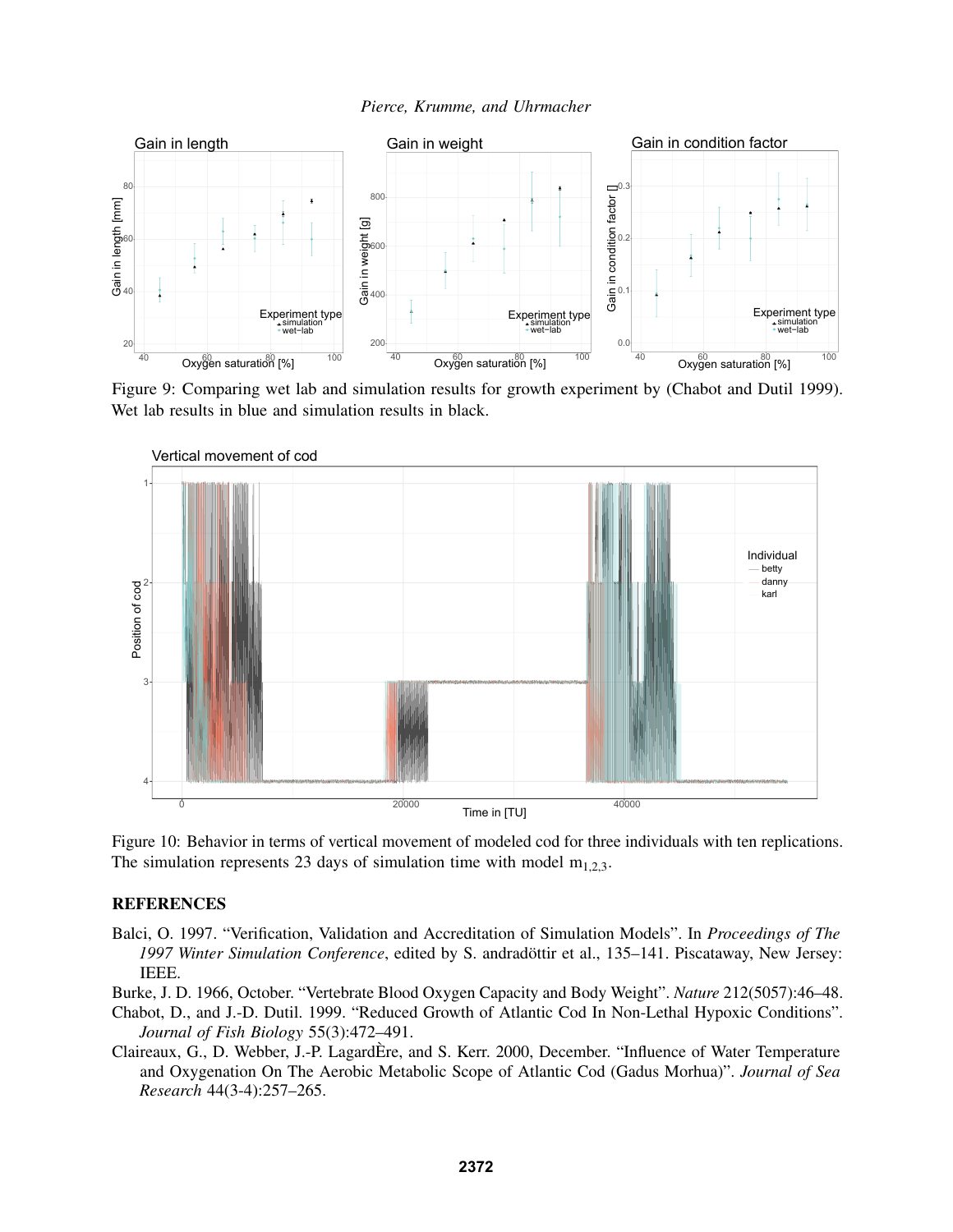- Conley, D. J., S. BjÖrck, E. Bonsdorff, J. Carstensen, G. Destouni, B. G. Gustafsson, S. Hietanen, M. Kortekaas, H. Kuosa, H. E. Markus Meier, B. MÜller-Karulis, K. Nordberg, A. Norkko, G. NÜrnberg, H. PitkÄnen, N. N. Rabalais, R. Rosenberg, O. P. Savchuk, C. P. Slomp, M. Voss, F. Wulff, and L. ZillÉn. 2009, May. "Hypoxia-Related Processes In The Baltic Sea". *Environmental Science & Technology* 43(10):3412–3420.
- Cooper, J., J. O. Vik, and D. Waltemath. 2015, January. "A Call For Virtual Experiments: Accelerating The Scientific Process". *Progress In Biophysics and Molecular Biology* 117(1):99–106.
- De Luca, G., P. Mariani, B. R. Mackenzie, and M. Marsili. 2014. "Fishing Out Collective Memory of Migratory Schools". *Journal of The Royal Society Interface* 11(95):20140043–20140043.
- Eero, M., J. Hjelm, J. Behrens, K. Buchmann, M. Cardinale, M. Casini, P. Gasyukov, N. Holmgren, J. Horbowy, K. Hüssy, E. Kirkegaard, G. Kornilovs, U. Krumme, F. W. Köster, R. Oeberst, M. Plikshs, K. Radtke, T. Raid, J. Schmidt, M. T. Tomczak, M. Vinther, C. Zimmermann, and M. Storr-Paulsen. 2015, October. "Eastern Baltic Cod In Distress: Biological Changes and Challenges For Stock Assessment". *ICES Journal of Marine Science: Journal Du Conseil* 72(8):2180–2186.
- Ewald, R., and A. M. Uhrmacher. 2014, February. "SESSL: A Domain-Specific Language For Simulation Experiments". *ACM Trans. Model. Comput. Simul.* 24(2):11:1–11:25.
- Helms, T., C. Maus, F. Haack, and A. M. Uhrmacher. 2014. "Multi-Level Modeling and Simulation of Cell Biological Systems With ML-Rules: A Tutorial". In *Proceedings of The 2014 Winter Simulation Conference*, 177–191, edited by A. Tolk et Al. Piscataway, New Jersey: IEEE.
- ICES 2017. "ICES (2017) Report of The Baltic Fisheries Assessment Working Group (WGBFAS), 19-26 April 2017, ICES HQ, Copenhagen, Denmark. ICES CM 2017/ACOM:11.810pp".
- Kleiber, M. 1961. *The Fire of Life: An Introduction To Animal Energetics*. 2nd ed. Wiley.
- Maus, C., S. Rybacki, and A. M. Uhrmacher. 2011. "Rule-Based Multi-Level Modeling of Cell Biological Systems". *BMC Syst Biol* 5:166.
- Neal, M. L., M. T. Cooling, L. P. Smith, C. T. Thompson, H. M. Sauro, B. E. Carlson, D. L. Cook, and J. H. Gennari. 2014, October. "A Reappraisal of How To Build Modular, Reusable Models of Biological Systems". *Plos Computational Biology* 10(10):E1003849.
- Pauly, D. 2010. *Gasping Fish and Panting Squids: Oxygen, Temperature and The Growth of Water-Breathing Animals*. 1st ed. Number 22 in Excellence In Ecology. Oldendorf/Luhe.
- Peng, D., T. Warnke, F. Haack, and A. M. Uhrmacher. 2017. "Reusing Simulation Experiment Specifications In Developing Models By Successive Composition - A Case Study of The Wnt/-Catenin Signaling Pathway". *SIMULATION* 93(8):659–677.
- Peng, X., L. Wang, X. Wang, and Y. Qiao. 2016. "Bag of Visual Words and Fusion Methods For Action Recognition: Comprehensive Study and Good Practice". *Computer Vision and Image Understanding* 150:109–125.
- Pierce, M. E., T. Warnke, U. Krumme, T. Helms, C. Hammer, and A. M. Uhrmacher. 2017, October. "Developing and Validating A Multi-Level Ecological Model of Eastern Baltic Cod (Gadus Morhua) In The Bornholm Basin - A Case For Domain-Specific Languages". *Ecological Modelling* 361:49–65.
- Plante, S., D. Chabot, and J.-D. Dutil. 1998. "Hypoxia Tolerance In Atlantic Cod". *Journal of Fish Biology* 53(6):1342–1356.
- Quinn, J. F., and A. E. Dunham. 1983, November. "On Hypothesis Testing In Ecology and Evolution". *The American Naturalist* 122(5):602–617.
- R Core Team 2018. *R: A Language and Environment For Statistical Computing*. Vienna, Austria: R Foundation For Statistical Computing.
- Russell, E. S. 1931, March. "Some Theoretical Considerations On The "Overfishing" Problem". *ICES Journal of Marine Science* 6(1):3–20.
- Schmidt, A., U. Durak, and T. Pawletta. 2016. "Model-Based Testing Methodology Using System Entity Structures For MATLAB/Simulink Models". *Simulation* 92(8):729–746.